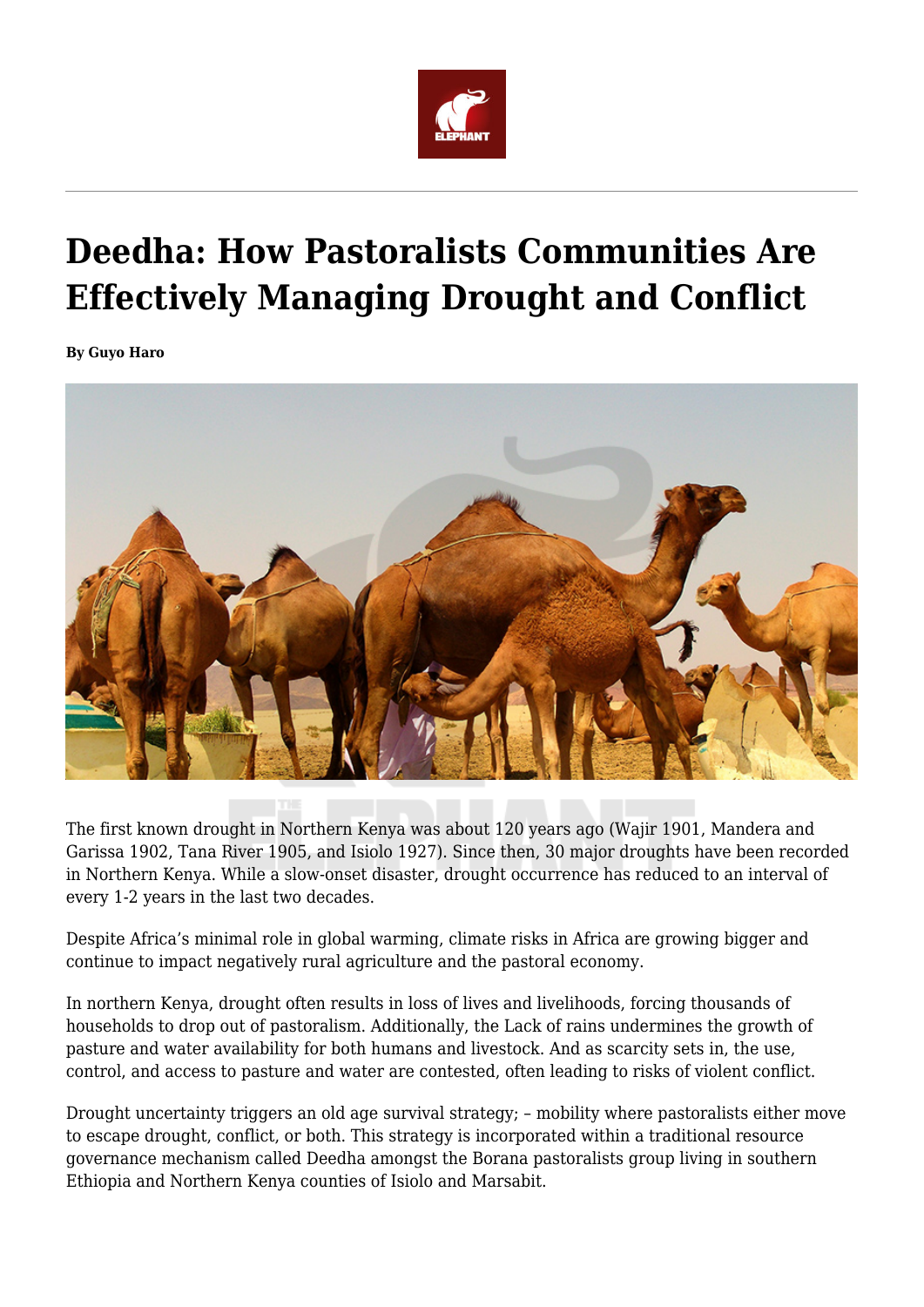### **Deedha: How pastoralists communities are effectively Managing drought and conflict**

## **Deedha**

A traditional resource governance mechanism where pastoralists either move to escape drought, conflict, or both amongst the Borana pastoralists group living in southern Ethiopia and Northern Kenya counties of Isiolo and Marsabit.

#### A Timeline on how Drought started in Northern Kenya

|      | Wajiro Mandera & o Tana Rivero o Isiolo |                                           |      |  |
|------|-----------------------------------------|-------------------------------------------|------|--|
| 1901 | Garrissa                                | 1905                                      | 1927 |  |
|      | 1902                                    | $\triangle$ control of $\partial \lambda$ |      |  |

Deedha planning depends on the number of rains received and the pasture regenerateds

The first known drought in Northern Kenya was about 120 years ago

Major droughts have been recorded in Northern Kenya.

**Borana** communities have kept cows for equally long periods, so valued attached is that they have family names.



The Boran has refused to divorce themselves from cattle keeping despite scaled up advocacy on the need for livelihood diversification in the wake of climate change and conflict risks.

Practiced over a century, the system is elaborate; 'it considers and plans how pasture and water resource' is planned to last between seasons. Unique and structured, Deedha planning depends on the number of rains received and the pasture regenerated. So effective is the 'system' that the knowledge has supported the rearing of cattle to date despite high vulnerability and weak resilience traits.

For a long time in Kenya, cattle keeping has remained synonymous with the Maasai people. Yet in Kenya's north and southern Ethiopia, the Borana communities have kept cows for equally long periods, so valued attached is that they have family names.

Various groups, including men, women, and young men, have also composed songs praising the cow's beauty, walking style, milk yields, and how the herd owner moves around with them in the best of rangelands with constant surveillance against the raiders.

So emotive is any cattle disposal plan that a family meeting must be called, where reasons are evaluated to ascertain whether the sale is justified or not.

Another anecdote is also told of how various species respond to different needs, particularly water where camel would stay for a more extended period, followed by goats and sheep and cow in that order. At the same time, this story avers different resilience traits; the Boran has refused to divorce themselves from cattle keeping despite scaled up advocacy on the need for livelihood diversification in the wake of climate change and conflict risks.

#### **Promotes Sustainable use of rangelands**

Founded on the principle of sustainable use of the rangelands, the Deedha system is reciprocal. It encourages sharing resources and providing a safe drought haven for other pastoralist groups from other fragile counties such as Wajir, Garissa, Marsabit, Samburu, and even Laikipia.

The system is designed to encourage mobility over large tracts of land, helping the pastoralists break the pest cycle, aerate the soil (breakdown of soil with hooves), and manage unwanted vegetation.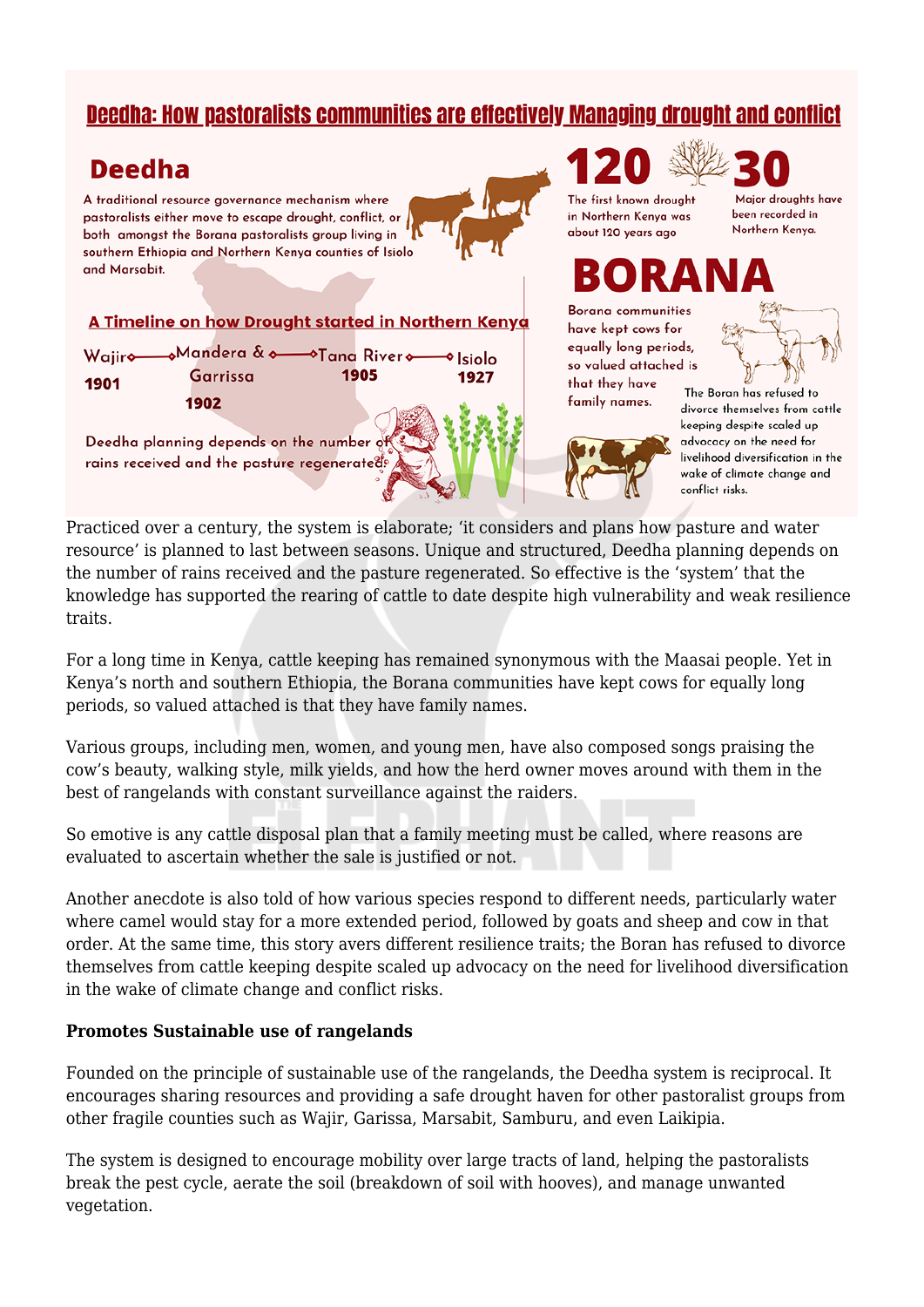The institution of Deedha is headed primarily by an elder, with each area having its *Deedh* (traditional grazing area to a particular group), which is linked to other deedha's.

Informal but highly effective, the Deedha employs critical rangeland management, where the systems consider rangeland planning based on ecological vulnerabilities, livestock populations, an anticipated influx in determining when and where livestock moves, and whether there is a need for activation of the strategic boreholes.

The system partitions the rangeland into three grazing parts as dry, wet, and drought grazing areas, with also flash floods along the Ewaso Ngiro River considered as a season and blessing due to pasture regeneration in the swampy areas. In managing and protecting the rangelands, the Deedha traditional systems discourage sedentarization in strategic rangeland as part of conservation strategy after the use and boreholes areas, where Genset/pumps are mobilized during drought crises and demobilized on the fall of rain.

#### **Manage drought and conflict**

The system also incorporates the young people into Deedha resource planning and use and this is for two reasons; undertake pasture and security surveillance (*Aburu and shalfa*) in the far-flung Deedha's which borders known or perceived enemy territory.

The system is so unique that critical access planning is done based on anticipated risks and livestock (species) vulnerabilities where *Hawich (Milking herd)* and non-milking herds (*Guess) are* split as defined by production and physical traits, respectively.

Hawich (Milking herds) are lactating, and some old and weak female breeds while non-Milking (Gues*)* are young female and male breeds with the ability to trek long distances searching for pasture and water. The system also calls for the protection of migratory and watering routes. While water for all livestock species is a priority, this customary system prioritized water for livestock in transit and the donkey over other livestock species for its role in household management. The system's effectiveness has also seen it advocates for the protection of watershed areas and ensuring the cleanliness of the water point environs after all the livestock has been watered.

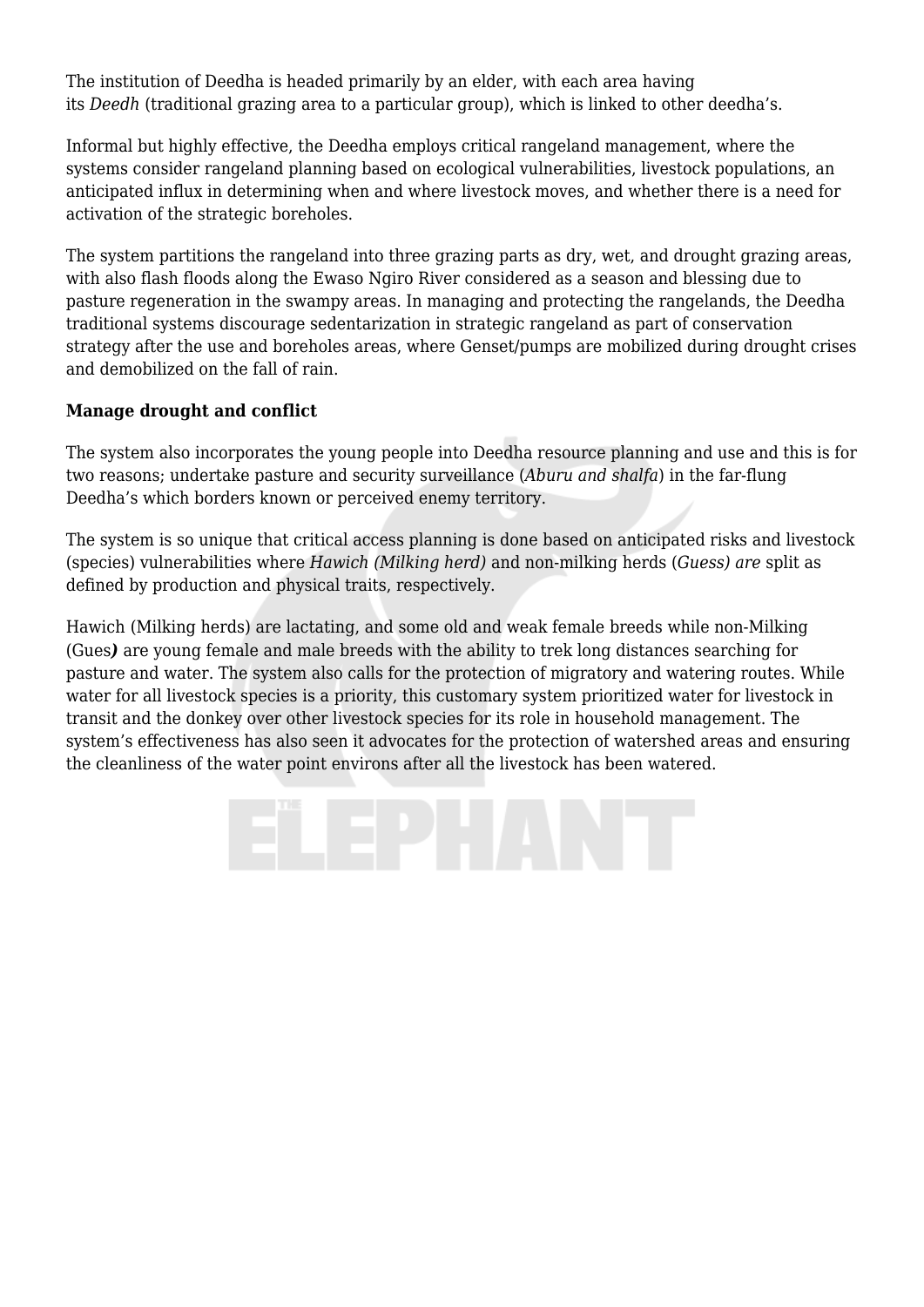# **Promotes Sustainable use of rangelands**



# **DEEDHA SYSTEM**

Encourages sharing resources and providing a safe drought haven for other pastoralist groups from other fragile counties such as Wajir, Garissa, Marsabit, Samburu, and even Laikipia.

The system is designed to encourage mobility over large tracts of land, helping the pastoralists break the pest cycle, aerate the soil (breakdown of soil with hooves), and manage unwanted vegetation.



Informal but highly effective, the Deedha employs critical rangeland management, where the systems consider rangeland planning based on ecological vulnerabilities, livestock populations.



### **3 GRAZING PARTS**



Deedha traditional systems discourage sedentarization in strategic rangeland as part of conservation strategy after the use and boreholes areas, where Genset/pumps are mobilized during drought crises and demobilized on the fall of rain.



The system is so unique that critical access planning is done based on anticipated risks and livestock (species) vulnerabilities where Hawich (Milking herd) and nonmilking herds (Guess) are split as defined by production and physical traits, respectively.

The *Deedha* also has in place resource sharing plans internally and externally, where *Deedha* in one location consult another *Deedha* before any decision is made. Such arrangement is also captured and advocated for by more recent attempts in enhancing resource sharing and ending conflict through such declaration as the Modogashe-Garissa, first entered in 2001 which calls for strengthening of resource governance and sharing framework between communities during drought. Thus, Deedha proactively enhances resilience through resource sharing and a framework for negotiations between communities during drought.

While Isiolo also had its fair share of drought, the use of this highly effective system has cushioned pastoralist group in Isiolo against the drought, only making foray into other communities' rangeland in 1992 when Isiolo livestock moved to then Moyale District, Kauro in Samburu in 2000 and 2017 again to Moyale. The migration in 2017 was necessitated by fear following conflict escalation between the Borana and Samburu, leading to loss of 7 lives and over 3000 head of cattle in what the local Borana communities cite as security imbalances created by the Northern Rangeland Trust (NRT) to instil fear and force local pastoralists communities to abandon key strategic drought reserve in Chari Rangelands in favour of wildlife conservancies.

Untold, Deedha also calls for the protection of endangered tree species such as *Acacia*, *Anthath* and *Qalqalch* in which users are not allowed to overexploit, with individuals found out on the wrong punished. Equally, the system put communities at the Centre of wildlife conservation as it discourages reckless killing either for food or even trophies. The system also advocates for leaving water in the trough for wildlife to access in areas where the only water sources are deep wells.

Deedha is an example of bottom-up 'law or rules' for rangeland management; it addresses environmental and wildlife conservation. Like in predictive climate science, Deedha elders consider planning on how the previous seasons have performed. Further, the elders can predict trends and rain behaviour patterns based on Uchu, who closely work with the institution of elders.

With climate trend likely to worsen, it is crucial now for development partners, Civil Society Organizations (CSOs), and policymakers to rethink climate change adaptation and management in light of pastoralist's indigenous knowledge and traditional resource governance structure such as